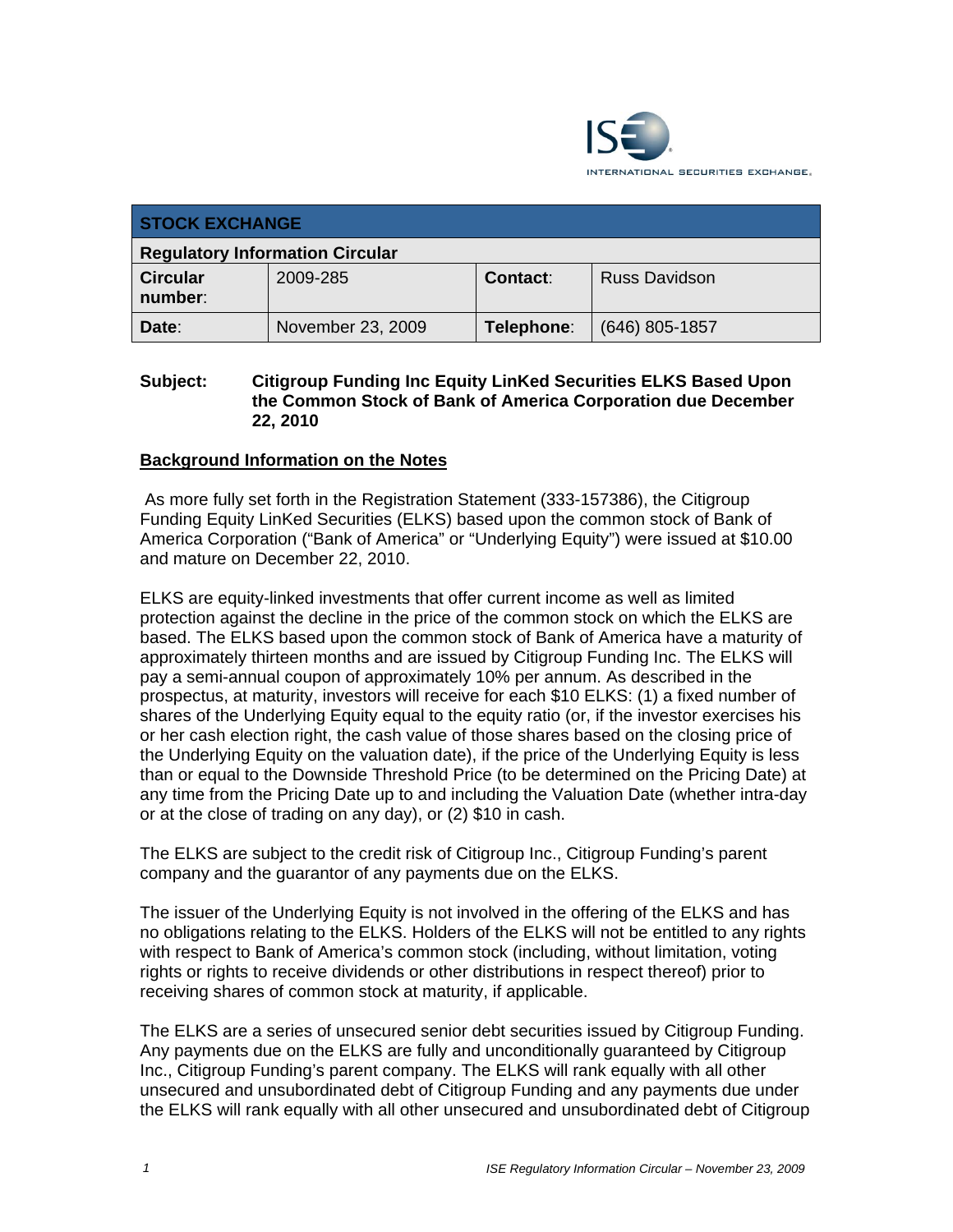Inc. The return of the principal amount of an investor's investment in the ELKS at maturity is not guaranteed.

For additional information regarding the Securities, including risks, please consult the Registration Statement and pricing supplement.

## **Principal Risks**

Citigroup Investment Research or other affiliates of Citigroup Funding may publish research reports or otherwise express opinions or provide recommendations from time to time regarding Bank of America's common stock or other matters that may influence the price of Bank of America common stock and, therefore, the value of the ELKS. Any research, opinion or recommendation expressed by Citigroup Investment Research or other Citigroup Funding affiliates may not be consistent with purchasing, holding or selling the ELKS. Other factors will also influence the value of the ELKS. One can expect that generally the market price of the underlying common stock shares on any day will affect the value of the ELKS more than any other single factor. Other factors that may influence the value of the ELKS include: supply and demand for the ELKS, volatility of the underlying stock, interest rates, economic, financial, political and regulatory or judicial events. In addition, the time remaining to maturity and the credit worthiness of Citigroup Funding Inc. may influence the pricing of the ELKS.

## **Exchange Rules Applicable to Trading in the Notes**

The Securities are considered equity securities, thus rendering trading in the Securities subject to the Exchange's existing rules governing the trading of equity securities.

## **Trading Hours**

Trading in the Shares on ISE is on a UTP basis and is subject to ISE equity trading rules. The Shares will trade from 8:00 a.m. until 8:00 p.m. Eastern Time. Equity Electronic Access Members ("Equity EAMs") trading the Shares during the Extended Market Sessions are exposed to the risk of the lack of the calculation or dissemination of underlying index value or intraday indicative value ("IIV"). For certain derivative securities products, an updated underlying index value or IIV may not be calculated or publicly disseminated in the Extended Market hours. Since the underlying index value and IIV are not calculated or widely disseminated during Extended Market hours, an investor who is unable to calculate implied values for certain derivative securities products during Extended Market hours may be at a disadvantage to market professionals.

## **Trading Halts**

ISE will halt trading in the Shares in accordance with ISE Rule 2101(a)(2)(iii). The grounds for a halt under this Rule include a halt by the primary market because it stops trading the Shares and/or a halt because dissemination of the IIV or applicable currency spot price has ceased, or a halt for other regulatory reasons. In addition, ISE will stop trading the Shares if the primary market de-lists the Shares.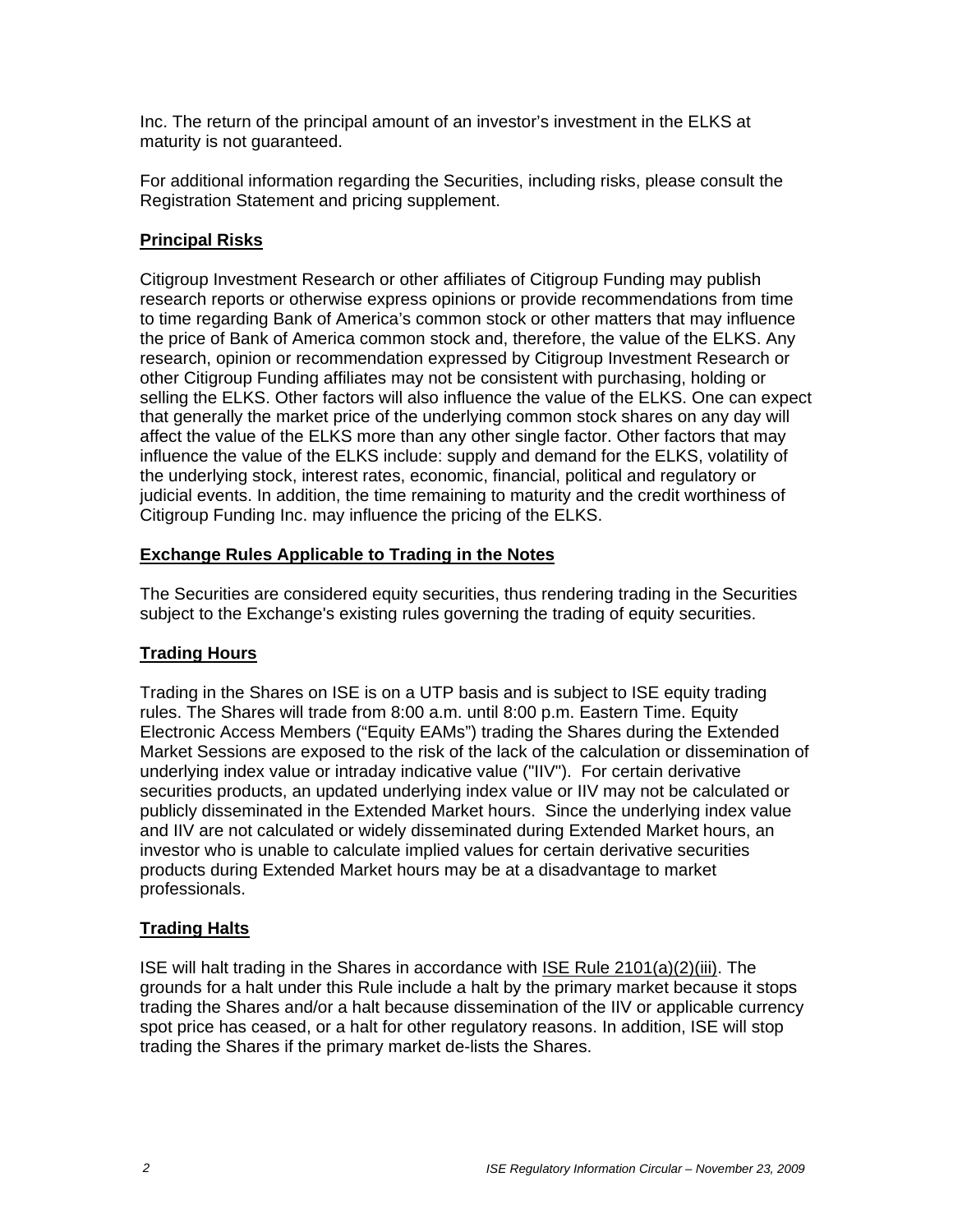**This Regulatory Information Circular is not a statutory Prospectus. Equity EAMs should consult the Trust's Registration Statement, SAI, Prospectus and the Fund's website for relevant information.**